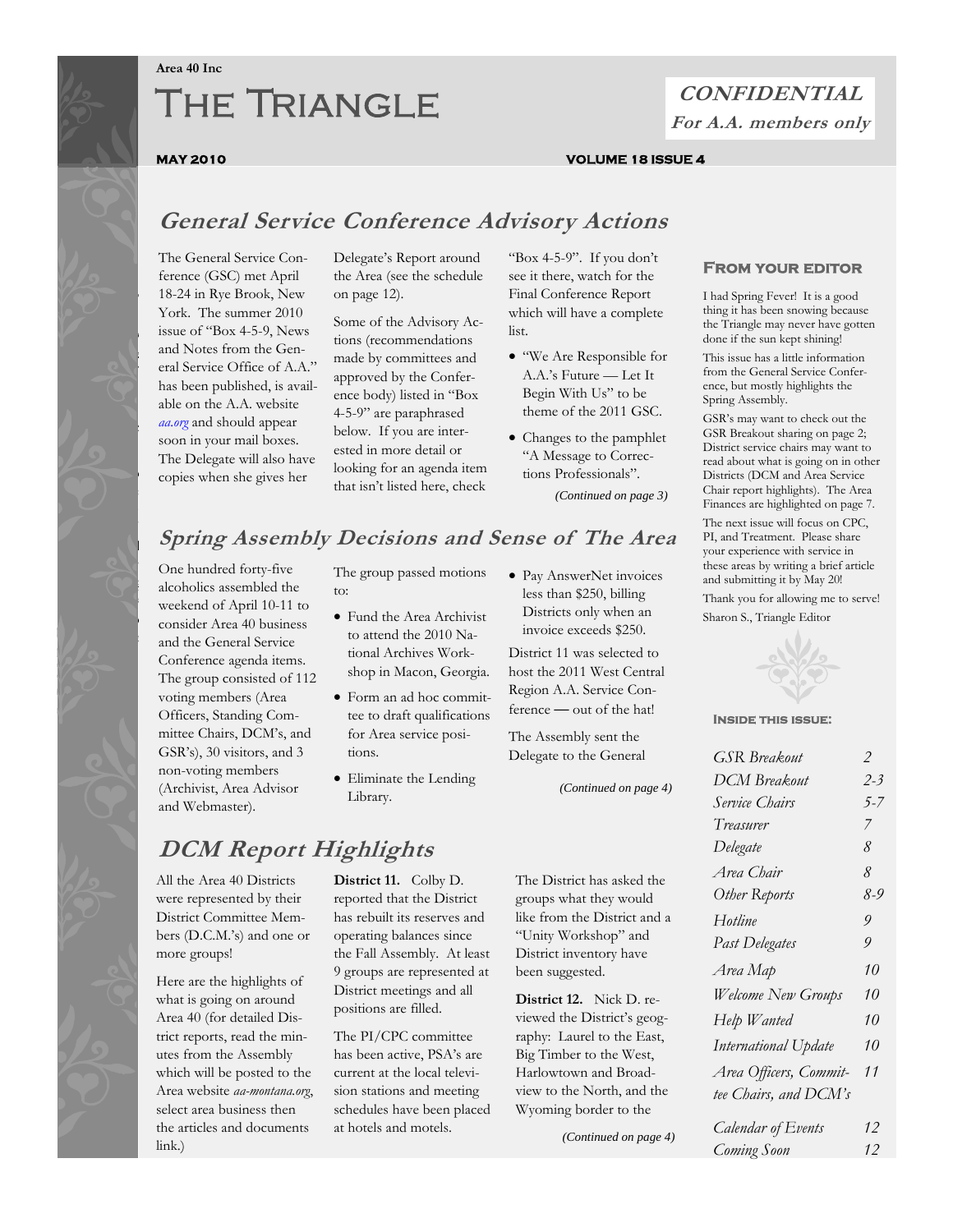

### **GSR Breakout**

**Question: Meeting openers are using prescribed marijuana shortly before the meeting. What can/should the group do about this?**

#### **Sharing:**

- One individual decided, while it is an "outside issue", that it wasn't right to chair a meeting when using the drug.
- Some of us don't have any experience with this, some of us have the experience of being clear of all substances.
- Be honest about use with sponsor.
- Mind is altered when using.
- Home group is autonomous and will decide how to deal with such issues.
- The 3rd tradition says that the only requirement for membership is a desire to stop drinking.
- The home group has a right to determine the length of sobriety necessary to chair meetings.

### **Question: What is a forum? Why special?**

#### **Sharing:**

- A non-alcoholic Trustee thought it would be nice to bring the the flavor and taste of General Service Office (GSO) to us, thus the Regional Forum. Friday through Sunday, the General manager of the GSO, someone from the AAWS Board and the Grapevine, et cetera, come to share with us about what they do and answer our questions.
- We get to facilitate the local forum in our Area and GSO brings 2 people to answer questions. It is nice to know what the GSO does for us,

what we can do for GSO and what we are spending our money on.

### **Questions: What can I do to promote unity?**

### **Sharing:**

- Self support creates greater unity.
- Business meeting participation helps unity.
- Use a sponsor and the inventory process.
- Speak to people directly rather than talking to others about issues and/or problems.
- Caravan to meetings-the meetings before and after help.
- Socialize with other members in many different ways.
- Discuss the Traditions as a group for a common understanding and unity.
- Remember, as alcoholics, we are all the same on the same playing field!
- Define unity the state of being one; oneness of mind, concord, harmony, or agreement; (in literature and art) a relation of all the parts or elements of a work constituting a harmonious whole and producing a single general effect.
- I grew into service to my home group and learned the elements of unity.
- Strengthen bonds between us within our own or others' pain.
- Participate in Roundups and other events outside of the comfort zone.
- Share with others, especially newer people, how we carry the message.
- Allow diversity; practice acceptance.
- Give a thorough welcome to visitors.
- Encourage sponsorship, attendance at Area Assembly, Roundups, Conventions, speaker events.
- Practice unity in the Home Group, then take it out on the road. Help each other grow.
- Alternate chairs between Home Group members and newcomers and visitors.
- Put the unity in community.
- Speak with someone I don't know and introduce myself to others.
- Smile at people even if I don't like them.
- Talk to people who I wouldn't normally talk to.
- Old timers' participation in activities.
- Take the action and don't wait for others to reach out or talk.
- Let others live so I can live.
- Practice principles in all of my affairs, avoid "promotion of self by character assassination of others"; be accountable.
- Lead by example and talk less.

**Question: The DCM includes personal information in the DCM report; the Alternate DCM doesn't run the meeting very well; the Secretary hasn't provided minutes for 3 months. HELP!?**

#### **Sharing:**

- Ask what we can do to help.
- Remember it is no "us" versus "them".
- Hold officers accountable to their positions; ask questions pertinent to service position duties and responsibilities.
- Take our own inventory.
- "Sponsor" into service position by outgoing officer guidance and information; don't leave your successor high and dry!
- Practice treating others with dignity and respect.
- Eliminate gossip.
- Service work shows me how it works and my judgments.
- Identify a solution for any problem I see or bring up.
- Ask for help for the judgments, practice the spiritual axiom.

**Question: Other than using a timer, what are some techniques for getting people to shorten their sharing?**

#### **Sharing:**

- Put in the opening statement about a 3 minute share and ask that people NOT share a 2nd time before others have shared.
- Tactful interruption by the Chairperson, "Thank you for sharing" and move on.
- Suggest six months of sobriety before chairing a meeting to deal with long shares.
- Let everyone share in some meetings with at least an opportunity to say their name and that they are alcoholic.

### **DCM Breakout**

**Question: Some towns in the district don't have active A.A. groups. How can we get something started?** 

#### **Sharing:**

- Put up posters in stores in town with meeting time and location and show up with persistence, chances are you'll be by yourself for awhile!
- Try meeting once a month if more frequent meetings don't work.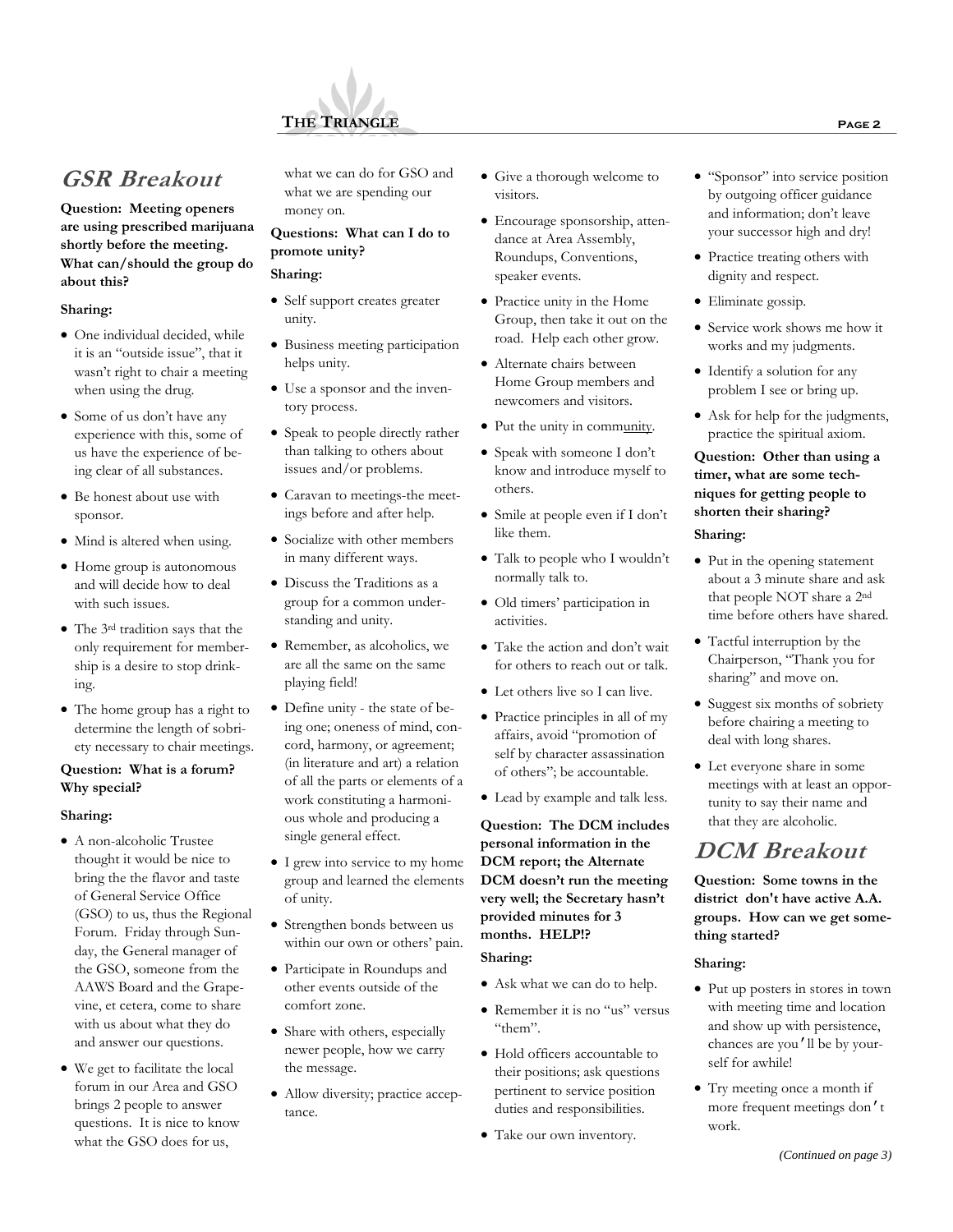#### *(DCM Breakout from page 2)*

- Use the Bridging the Gap program.
- Take meetings into the jail.

#### **Question: What is a Special Forum**?

**Sharing:** It is by request, for a special purpose. In 2006, the General Service Board approved the concept of an Additional Regional Forum to be held upon request in each region every eight years, also on a rotating basis. Also in 2006, the Board approved the Local Forum concept with the purpose of bringing Forum information to A.A. members in remote, sparsely populated areas.

### **Question: What can we do to promote Unity?**

#### **Sharing:**

• Go to other meetings in the District, carpool to get to different towns. Benefits include the meetings in the car before and after the meeting!

**Question: What can we do about meeting openers using prescribed marijuana shortly before the meeting?** 

#### **Sharing:**

- Suggest someone else open the meeting.
- Talk to the opener about concerns.
- Use of other medications can affect people too.
- Define (group conscience for the meeting or group) what sobriety is.
- The Traditions say this is an outside issue.
- Don't kick them out, just don't give them service positions.
- Are they trusted servants?
- Depend on the group conscience.
- How to know who is impaired? Consistency and sobriety time are important.
- We have always been selfpolicing. We do no throw our kind out. Demonstrate contented sobriety. People should be welcome at our group, maybe not given service responsibility.
- We have a duty and responsibility to not let an outside issue infiltrate and take over our meetings.
- When we teach the message we were taught to carry from our books and literature we can stay on course.
- This is a slippery slope. We have trusted servant guidelines which suggest two years of sobriety for service positions. We do that to protect A.A. from people who are using, but also to protect them.
- There are two separate issues: 1) Is it okay to use dope and go to meetings; 2) Is it okay to have a service position and use dope? My experience is that I can't use anything and control it. I don't want to chase someone off by not being compassionate. Wait to hear what is the right thing.
- Keep the door open, just do not put them in a service position.
- Read the pamphlet "The A.A. Member and Other Drugs" and give it to people to read.
- Cooperation with the Professional Community is a great place to start. Some doctors do make different prescription choices when they know they are working with an alcoholic.



#### **Sharing:**

- Concerned about A.A.'s and the group's reputation, we told a member that his behavior was not acceptable and that police would be called if he did not change his behavior.
- The Home Group got a restraining order for someone who was threatening physical violence.
- The group members read the traditions and decided they couldn't "kick" someone out over a disagreement between two people (different issue though, so this might not work in this situation).
- Concerned about someone who brought a gun to a meeting, members called police and had him removed.
- Two members, whose job it was to escort the offender out

of the meeting, were selected to sit on either side of the person. It worked pretty well.

- This kind of thing will happen, the meeting must take care of it. This is pretty black and white – disruptive, call the police. We must not be concerned about hurting their feelings. I've been at lots of meetings where the police were called. We must not make idle threats, but follow through. If nothing changes, nothing changes.
- Sometimes people need outside help.

#### **Question: What are other groups doing about the "Additional" Regional Forum in South Dakota?**

#### **Sharing:**

- South Dakota has a remote communities committee for the Native population who are not coming to meetings.
- Great Falls had a Native American meeting. It has disbanded, but contact is possible.

#### *(General Service Conference continued from page 1)*

- Trustees Finance Committee to gather personal 7th Tradition stories to use in communication with the Fellowship about Self-Support.
- Gradual parity for La Viña.
- Review of the booklet *Living Sober*.
- GSC inventory itself.
- Approval of the A.A. Video, "Animation" for Young People.
- PI Committee to draft a policy regarding showing full faces of actors.
- Recommit request to change the pamphlet "Self-Support: Where Money & Spirituality Mix" to the trustee's Finance Committee.

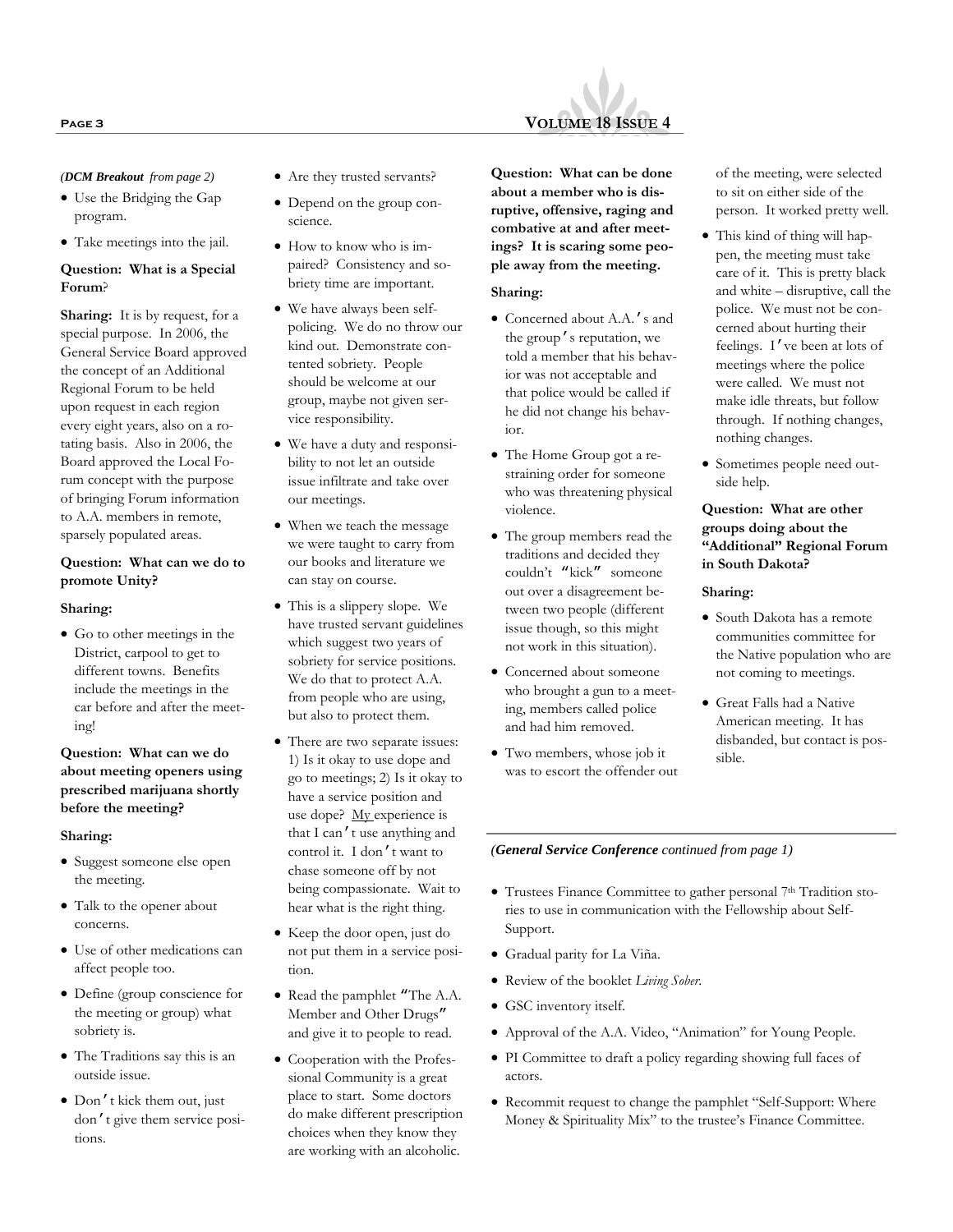

#### *(Assembly continued from page 1)*

Service Conference with a sense of that the Area was in favor of agenda items to:

- Add language to the pamphlet "Carrying the Message into Correctional Facilities".
- Add language to the pamphlet "A Message to Corrections Professionals".
- Update the pamphlet "A.A. and the Armed Services".
- Review the booklet *Living Sober*.
- Define the editorial responsibility of G.S.O.'s Publications Department.
- Add language to the pamphlet "Understanding Anonymity".
- Change language in the "A.A. at a Glance" flyer.
- Change the language in the service piece "Information on A.A.".
- Request future Conference theme of "Anonymity in the Digital Age".
- Gather sharing from the Fellowship about *The A.A. Service Manual.*.
- Change the "Treatment Facilities" Conference Committee name to "Treatment".
- Consider two locally created forms for use by the Treatment committees — one for treatment clients, one for A.A. members willing to serve as temporary contacts.

The sense of the Assembly was not in favor of agenda items to:

- Change language in the pamphlet "Frequently Asked Questions About A.A.".
- Revise the video "Your General Service Office, the Grapevine and the General Service Structure".
- Develop a book on the history of "early pioneer women in A.A.".

There was not a clear sense of the Assembly on the following agenda items:

- Publish *La Viña* in color with a perfect or sewn binding and more stories.
- Develop conference-approved literature on spirituality that includes stories from atheists and agnostics.

In addition, the Assembly gave a sense that Area 40 is not in favor of limiting the amount of literature profit used to fund services; and not in favor of use of full faces in any conference-approved visual media.

South. There are 11 groups with 33 meetings in the District. Attendance is strong and the District is well funded. The District meeting schedule recently changed from once every odd month to monthly and meetings are better attended.

The annual Fireman's Point weekend August 20-22 promises good speakers, food, fun, fellowship and Delegate's Report.

**District 23.** Mike M. reported that there are 4 groups in the District, with 8 meetings. The Wednesday Savage meeting is attended by many around the District. District meetings and fellowship, fun and food events are often combined in District 23 to draw attendance.

The Lower Yellowstone Soberfest is scheduled August 20-22 at Makoshika State Park with speakers and other activities.

Mike closed by thanking the District and expressing how much the Assembly helps his recovery.

**District 31.** Neil T. is the newly elected DCM. The District is looking forward to hosting the Special Forum next year. Colstrip, Forsyth, Jordan and several groups in Miles City are active and represented by GSR's. There are also meetings in Baker, Ekalaka and Broadus.

**District 41.** DCM Lee T. described the District: Great Falls in the middle, Fort Benton to Cascade and Fort Shaw to Lewistown. There have been 3 GSR "schools", some groups have had group inventories.

There are 18 registered groups, with 2 new groups in the last couple of months. There is a lot of carrying the message about 270 meetings a month!

Relationships with the local treatment and corrections facilities are being rekindled and interest in A.A. is being renewed through cooperation with the professional community.

District members have been getting out

*(DCM Continued from page 1)* in the Area, participating in events, collecting "spiritual information" to prepare for hosting the 2011 Spring Roundup and, hopefully, the Special Forum.

> Lee attended the West Central Region A.A. Service Conference (WCRAASC) in March, hosting the Newsletter listening session/workshop. His slightly biased opinion is that Area a0 has the *best rag in the Region!*

**District 42.** Gerry L., from Shelby, is the DCM. Meetings are held in Browning, Chester, Choteau, Conrad, Cut Bank, Shelby and Valier. Members also take a meeting into the Crossroads Corrections of America (CCA) facility on Sunday. Cut Bank has added a Wednesday evening meeting and Augusta is starting a Friday meeting. All meeting information is available on the Area website.

The Lake Francis Roundup will be held the weekend of July 31 through August 1. Everyone is invited for good food and fellowship.

**District 51.** BilliJo D. is the District 51 DCM. The District has grown to include 12 groups and 30 meetings. Malta has 4 meetings a week; Box Elder, Dodson, Fort Belknap and Chinook each have 1; there are 22 meetings a week in Havre. Small meetings have 2 members, larger up to 25. Road trips around the District are encouraged. There has been a jail meeting on Sunday evening for over 10 years.

There will be a Corrections Playshop, District meeting, potluck and speaker meeting May 16. Mark your calendar now for the annual Havre Mini-conference, the most affordable roundup in the Area, September 24-26.

A.A. members in the District like to party and eat. There are monthly potluck/ speaker meetings and a monthly speaker and birthday night. Four campouts are being planned.

There has been some turnover in the District Committee, although others have stepped up. BilliJo will be leaving in July for a position in Mexico. Farewell!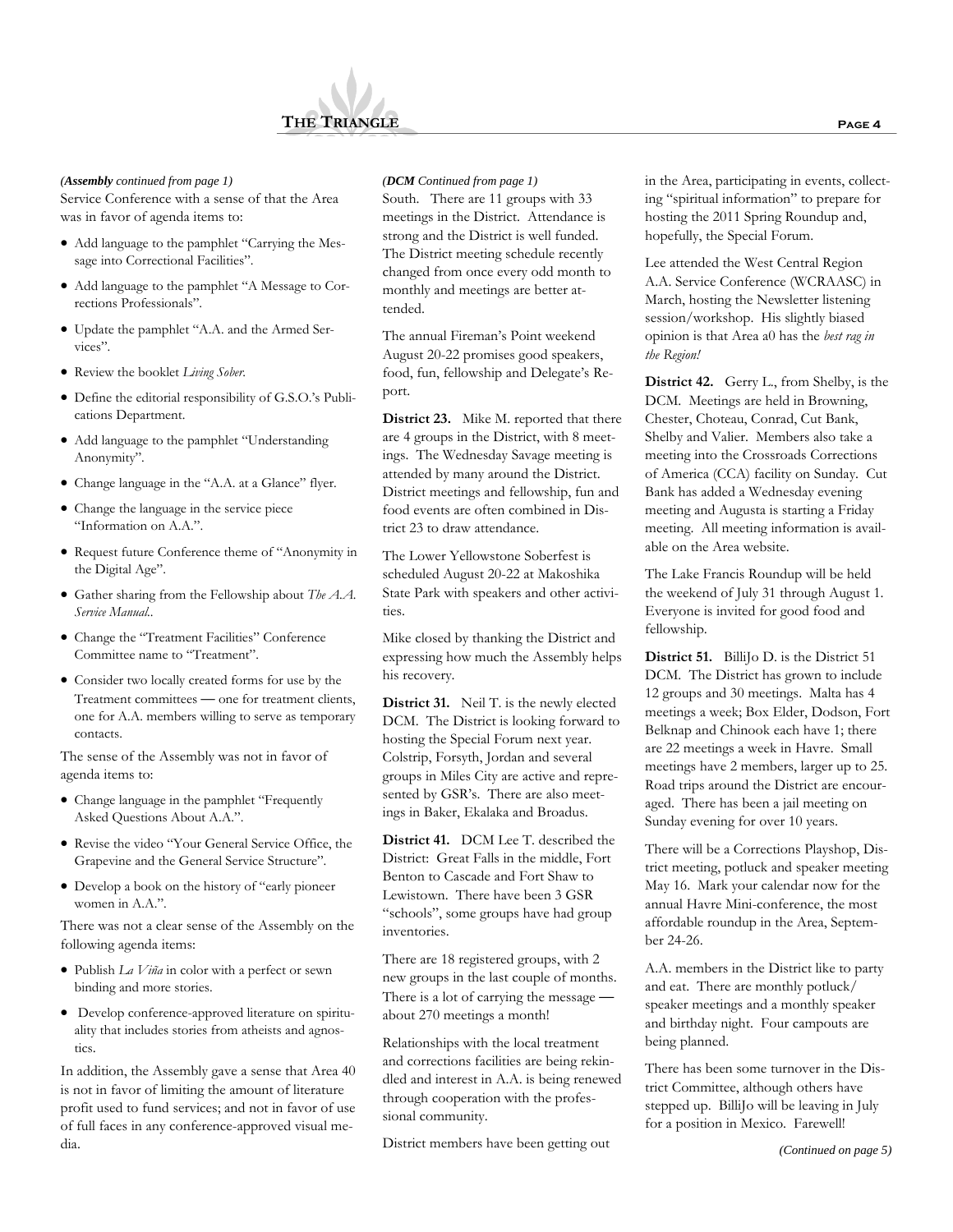

**District 61.** Anne B., Alternate DCM standing in for Tom D., reported that there are over 100 meetings each week in the Helena vicinity. The District cosponsored a Pre-Assembly in Boulder and is planning the annual Corrections/Treatment Workshop in April, the Grapefest in June and the Attitude of Gratitude in November.

**District 71.** Peggy H., Alternate DCM, covered for Kevin M.. The District includes Butte, Anaconda, Deerlodge, Dillon, Drummond, Lima, Opportunity, Phillipsburg, Sheridan, Whitehall and Twin Bridges. There are 72 meetings a week which are all listed on the Area website.

About 10-15 people attend the monthly District meeting. A.A. is reaching out to schools and treatment and correctional facilities. The District participated in a Pre-Assembly in March at Boulder Hot Springs and the February conference call and appreciates the communication.

**District 72.** DCM Jennifer W. reported that the District ranges North to Wilsall,, South to West Yellowstone, West to Virginia City, and East to Livingston. There are over 40 active groups and over 80 meetings.

The Fall Roundup was very successful, except for exceeding meeting room capacity! The windfall from the Roundup was split 60/30/10 to GSO/Area/ District.

There have been several group events with speakers and potlucks; the CPC committee hosted professionals at one of these. Special events were held for every holiday, with marathon meetings at Christmas and New Years. A 7th Tradition Work-

*(DCM continued from page 4)* shop was hosted by the District in December.

> Jennifer went to the WCRAASC, participated in the Pre-Assembly in Boulder, and will attend the special topic Regional Forum in Rapid City.

The District will be celebrating its birthday in September with a party!

**District 81.** DCM Dan K. opened with compliments to the Assembly for its good looks and wonderfulness. The District has 52 groups in 17 communities with nearly 100 meetings a week. There are meetings in Alberton, Arlee, Clinton, Frenchtown, Haugen, Hot Springs, Missoula, Noxon, Pablo, Plains, Polson, Ronan, Seeley Lake, St. Ignatius, St. Regis, Superior and Thompson Falls. The District meetings are well attended with an enthusiastic group of committee chairs and GSR's.

Meeting attendance is good, some groups have had to move to larger space. Young people are active, the Traditions are observed and the newcomer is welcomed. The Fellowship is strong and insists on having fun with special events for Halloween, Thanksgiving, Christmas, New Years and Valentines Day and a Grapevine writing party. Al-Anon hosted the Valentines Day party in appreciation for the support and cooperation during the 2009 Spring Roundup. Upcoming events include a basketball tournament and annual Founder's Day Event with a Delegate Report, CPC Workshop, picnic and young people / old timers softball game.

Dan attended the WCRAASC and appreciated the lively discussion there, hoping for the same at the Area Assembly. He came

away realizing that drinking almost cost him everything, so it seems a small sacrifice to contribute a bit more so A.A. can continue to reach out to the newcomer with current and appropriate PSA's and literature.

The District participated in the Pre-Assembly in Elmo and appreciated the opportunity to review the Spring Assembly agenda.

Missoula has submitted a bid to host the 2012 WCRAASC. Having never hosted a conference like this, the District has an abundance of enthusiastic people and would be honored and privileged to have the opportunity.

**District 91.** Sam, the Alternate DCM substituting for Libbie L., reviewed the district coverage of the Tobacco and Flathead Valleys from Eureka to Elmo. There are 21 registered groups with 10 regularly attending monthly District meetings which are hosted at different locations by groups.

The District again voted to provide financial assistance to help groups send GSR's to the Assembly. There was a District Inventory, moderated by the Area Chair; and the annual Into

Action Weekend was also held. Libbie attended the WCRAASC and was delighted to report that she no longer practices "cornfield" indiscretions that needed to be left in the cornfield (a thought generated by an Iowa t-shirt saying "what happens in the cornfield stays in the cornfield").

The District co-hosted, with Districts 81 and 93, a Pre-Assembly and will host a Delegate's Report May 23. Planning for the 2012 Spring Roundup is underway.

**District 93.** The DCM, Eric D., reported that a new group has joined the District, bringing them to 15 groups and 3 unregistered meetings.

The District has developed Policy & Procedures Guidelines which should help voting, elections and the various chairs' jobs.

Eric attended the WCRAASC and the District participated in the Pre-Assembly along with Districts 81 and 91. Upcoming events include the Spring Fling and Talent Show and the annual Painted Rocks Campout.

## **Area Service Chair & Nonvoting Service Position Report Highlights**

**Archives.** Tim H., Archives Chair, reported that he has not been invited to give any workshops. He has participated in the conference calls and there is a rumor that a computer

may be in his future.

**Corrections.** Mary S. reported a \$1312.41 balance in the Pink Can Account with strong contributions from the groups and steady requests for literature for Montana State

Please send pink can contributions to:

Area 40 Corrections 1325 3rd Ave N Great Falls MT 59401

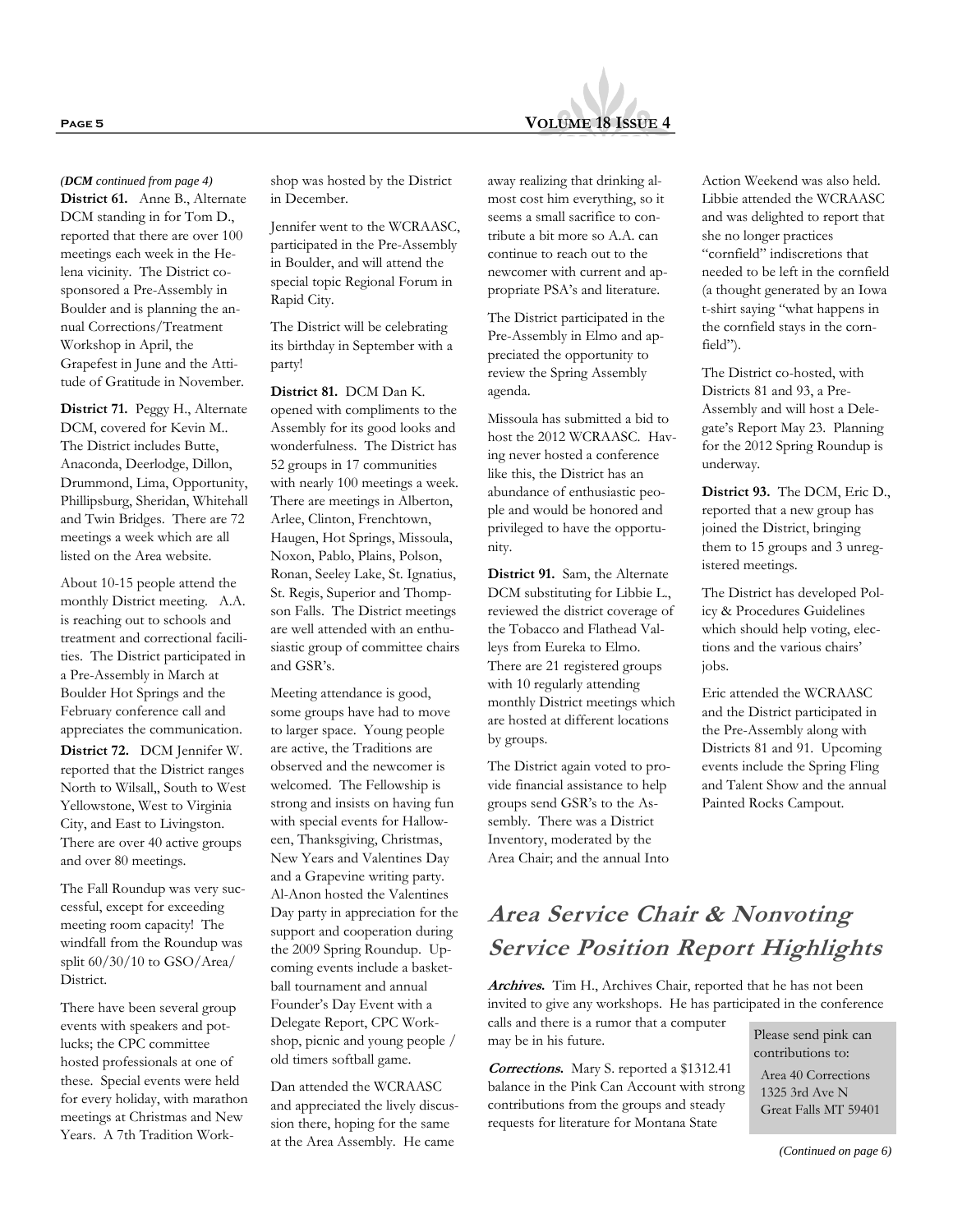

#### *(Corrections from page 5)* Assembly.

Prison, Watch West and East, Helena County jail, Yellowstone Country Detention Center, District 93 and the Elkhorn Facility. Requests for literature can be emailed to Mary using the information on page 16.

Montana State Prison will have an orientation in May. Women may be approved to carry the message, although meetings have been closed to all outsiders until May.

District 42 will have a Corrections Workshop in April.

### **Cooperation with the Professional Community (CPC).**

Virginia R. reported that she is delighted to chair one of the funnest committees, whose task it is to inform professionals what A.A. is and what it is not.

Virginia participated in a CPC luncheon in Great Falls, attended two Pre-Assemblies and will attend a workshop in District 81 in June.

She closed saying that a busy Area Committee Chairperson is a happy Area Committee Chairperson; please invite us to your districts and we won't overstay our welcome!

**Grapevine.** Rich K. stated he had attended three Pre-Assemblies and plans to attend the Helena Grapefest in June. The committee looks forward to lively discussion of the agenda items and the Grapevine questions asked by the Regional Trustee.

**Literature.** Lori F. welcomed everyone, especially those at their first assembly, and thanked the Districts hosting the Pre-Assemblies she attended. She welcomed the preparation the Pre-Assemblies provided for the

"The A.A. Service Manual Combined with the Twelve Concepts for World Service" is available is large print.

The committee has 9 agenda items to discuss and welcomes attendance and participation.

Lori closed sharing 3 thoughts:

- Bill W. wrote , "I learned that the temporary or seeming good can often be the deadly enemy of the permanent best. When it comes to survival for A.A.., nothing short of our very best will be good enough."
- More from Bill W., "With respect to its own affairs, the collective conscience of the group will, given time, almost surely demonstrate its perfect dependability. The group conscience will, in the end, prove a far more infallible guide for group affairs than the decision of any individual member, however good or wise he may be. This is a striking and almost unbelievable fact about Alcoholics Anonymous".
- A quote from Leonard B.'s story, "One of us is not smarter than all of us".

**Public Information (PI).** Tim M. has travelled to Districts 11, 41, and 71 since the Fall Assembly to discuss the Area 40 Hotline and PI. Tim expected much of his time in this position would be dedicated to the Hotline number and this has been the case. The position has been an avocation that has provided him a sense of purpose and an opportunity to improve the process and himself. The Hotline is stabilizing and will be a minor task for the next PI Chair, who will be able to focus their attention on other areas of PI.

Tim posed the question, "Why do we have PI?". His thought was that perhaps none of us would be sitting in the Yogo Inn if it were not for the help and support of third parties, people who are not members of A.A. but are willing to lend their support and allow us to work through them to carry the message of A.A. to the still suffering alcoholic.

If you are full of gratitude and wondering how you can repay and keep A.A. alive or if you are feeling anything but gratitude, Tim suggests you consider standing for the Area PI position at the Fall assembly.

**Treatment.** Paula H. handed out an Area map with some updates to help the Bridging the Gap contacts and reported that Alex will be cleaning it up and providing an electronic copy.

District Treatment Chairs around the Area have been contacting treatment centers and several new meetings have started. MCDC reopened its doors for A.A. meetings in January and we're glad to be able to go to meetings there. It's not been a smooth transition, but we're in!

Paula expressed her regret at not being able to attend the Pre-Assemblies, and stated that she believes them to be an important tool to help inform us of the issues to be addressed at the Assembly. She invited anyone interested in the Treatment Committee agenda items to attend the committee meeting.

She said she appreciated all the districts' communication about activities which include:

• Meetings at Elkhorn Treatment Center, Boyd Andrew, and MIP classes.

- Support of MCDC meetings in District 93 and meetings at Montana Addiction Service in Hamilton.
- Informational meetings at Rimrock.
- A.A. meetings weekly at Yellowstone Boys & Girls Ranch.
- Progress on establishing meetings at Malstrom AFB and Gateway Treatment Center.
- A.A. meetings at Rock Mountain Treatment Center and Benefice, with an additional meeting under consideration.
- Bridging the Gap for patients coming back into District 51.
- Communication with District 51 Treatment facilities including meeting schedules, pamphlets, books, and a list of A.A. members willing to take meetings into the facilities.
- District 61 participation in coordination with MCDC for the new meeting schedule and orientation and supporting meetings there.
- Contact with Our Place, a mental health resource center in Helena, to see if A.A. can be of service there.
- 4th Annual Treatment/ Correction Workshop in Helena.
- Support for MCDC meetings by District 72.
- Meetings at the Providence Center, Teen Recovery in Missoula and support of MCDC meetings.

**Area Advisor.** Andrew W., Past Delegate Panel 57, reported participating in 3 listening sessions and attending the WCRAASC. He was invited to chair a 7th Tradition Workshop at the International and hopes to see you there.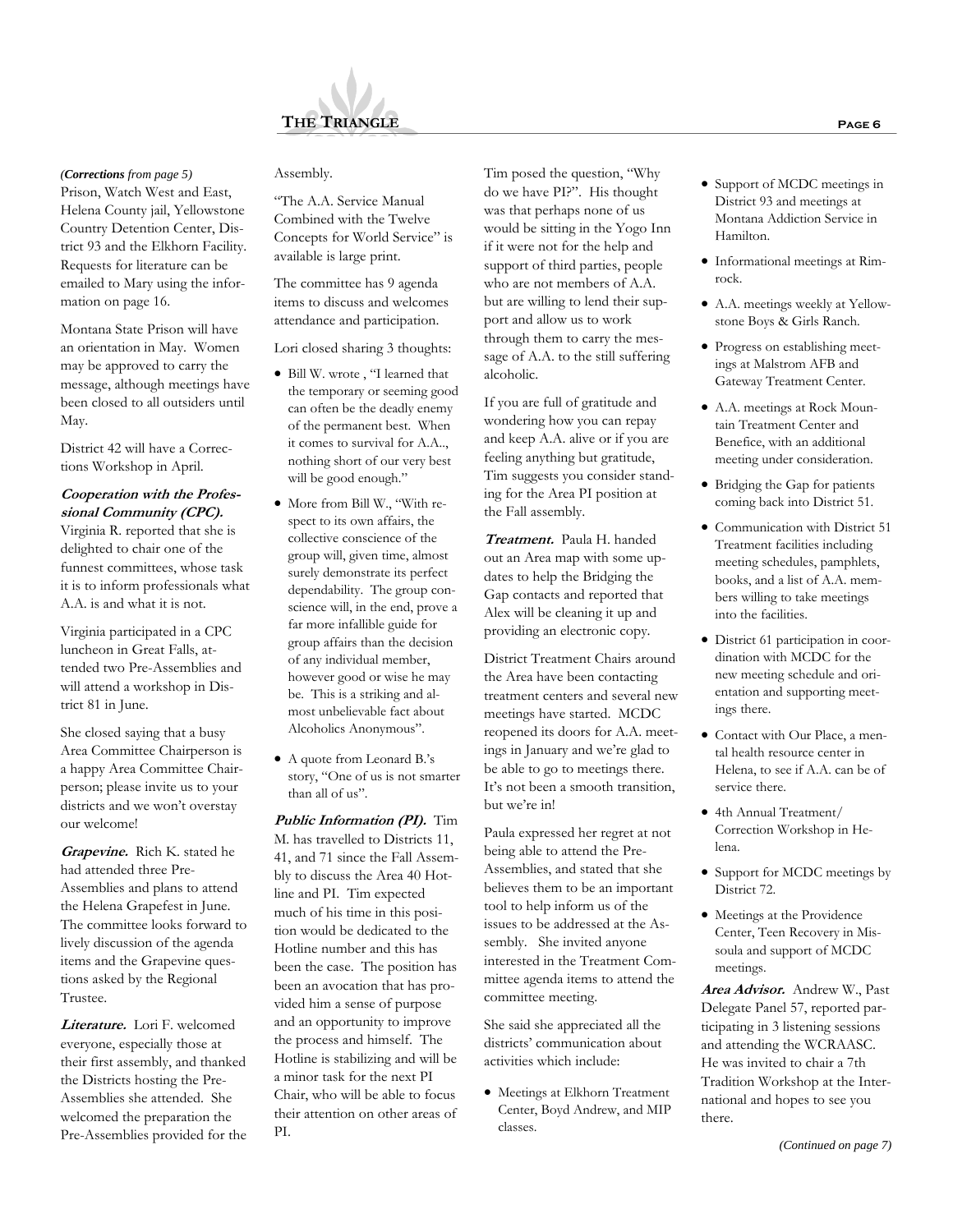

## **Treasurer's Report**

Linda B. reviewed the charge for the Finance Committee at this Assembly, her participation in the listening sessions around the Area, and Area finances.

| <b>GSO INCOME &amp; EXPENSE</b> |  |  |  |
|---------------------------------|--|--|--|
| \$6,296,710                     |  |  |  |
| \$8,244,374                     |  |  |  |
| \$1,187                         |  |  |  |
| \$14,542,271                    |  |  |  |
| \$13,253,623                    |  |  |  |
| \$1,288,648                     |  |  |  |
|                                 |  |  |  |

She provided some information from the February 2010 quarterly report from GSO which appears in the box to the left. Non-A.A. purchases of literature were 30.6% of the total units sold in 2009, up from 20% of the total in 2008.

Linda provided 2009 Year End Financial Reports. Income was \$31,574.75 plus \$110 to the Archivist Account, operating expenses were

\$29,451.12 plus \$360.29 for the Archivist Account, with a net income of \$1,873.34. She thanked the Area groups for demonstrating the principle of self-support.

Linda also provided current financial reports as of April 7, 2010 which are summarized on this page. The budget for 2010 is \$31,232.25. The current checkbook balance is \$24,703.76, which includes a prudent reserve of \$10,410.75, \$979.78 in the restricted

| Area 40 Actual vs Budget by Committee<br>January 1 through April 7, 2010 |            |               |  |
|--------------------------------------------------------------------------|------------|---------------|--|
|                                                                          | Actual     | <b>Budget</b> |  |
| <b>Expense</b>                                                           |            |               |  |
| Spring Assembly                                                          | \$0.00     | \$5,000.00    |  |
| Fall Assembly                                                            | \$0.00     | \$4,750.00    |  |
| Regional Service Conferenc                                               | \$1,170.63 | \$1,800.00    |  |
| Regional Forum                                                           | \$0.00     | \$500.00      |  |
| Regional Trustee                                                         |            |               |  |
| Delegate Expenses                                                        | \$3,258.80 | \$5,739.00    |  |
| Area Chair                                                               | \$96.28    | \$500.00      |  |
| Archives Chair                                                           | \$1,307.25 | \$4,703.25    |  |
| Corrections Chair                                                        | \$0.00     | \$250.00      |  |
| CPC Chair                                                                | \$0.00     | \$250.00      |  |
| Grape Vine Chair                                                         | \$0.00     | \$250.00      |  |
| Literature Chair                                                         | \$295.37   | \$795.00      |  |
| Public Information Chair                                                 | \$359.05   | \$2,050.00    |  |
| Treatment Chair                                                          | \$0.00     | \$250.00      |  |
| Secretary                                                                | \$0.00     | \$300.00      |  |
| Treasurer                                                                | \$30.84    | \$400.00      |  |
| Website                                                                  | \$0.00     | \$170.00      |  |
| Triangle                                                                 | \$1,492.55 | \$3,525.00    |  |
| Area Workshops                                                           |            |               |  |
| Archivist Account                                                        | \$811.62   |               |  |
| Program Services - Other                                                 |            |               |  |
| Unclassified                                                             |            |               |  |
| <b>Total Expense</b>                                                     | \$8,822.39 | \$31,232.25   |  |
|                                                                          |            |               |  |
| % of year elapsed                                                        | 27%        |               |  |
| % of actual to budget                                                    | 28%        |               |  |

Archivist Account, and a current operating balance is \$13,313.23. The budget for 2010 is \$31,232.15; year-to-date income is \$8,806.47; expenses are \$8,822.39.

Linda reminded people to send group contributions to Area 40 Inc., PO BOX 21577, Billings MT 59104; Triangle subscriptions to the Triangle Editor; Pink Can contributions to the Area Corrections Chair.

| <b>AREA 40 INCOME &amp; EXPENSE</b><br>January 1 - April 7, 2010 |            |               |  |  |
|------------------------------------------------------------------|------------|---------------|--|--|
|                                                                  | Actual     | <b>Budget</b> |  |  |
| <b>Income</b>                                                    |            |               |  |  |
| Individual contribution                                          | \$12.00    |               |  |  |
| Group Contributions                                              | \$7,423.73 |               |  |  |
| District Contribution                                            | \$1,085.74 |               |  |  |
| Roundup Contribution                                             |            |               |  |  |
| 7th Tradition                                                    |            |               |  |  |
| Triangle Subscriptions                                           | \$275.00   |               |  |  |
| Other Income (recouped from)                                     | \$10.00    |               |  |  |
| Archivist Account                                                |            |               |  |  |
| Interest                                                         |            |               |  |  |
| Total Income                                                     | \$8,806.47 | \$31,232.25   |  |  |
|                                                                  |            |               |  |  |
| <b>Expenses</b>                                                  |            |               |  |  |
| Travel Expenses                                                  | \$4,419.70 | \$17,764.00   |  |  |
| Rent                                                             | \$1,307.25 | \$5,853.25    |  |  |
| Literature Expenses                                              | \$295.37   | \$545.00      |  |  |
| Photocopies / printing                                           | \$1,011.92 | \$685.00      |  |  |
| Dues, registration, fees                                         | \$15.00    |               |  |  |
| Postage                                                          | \$15.84    | \$270.00      |  |  |
| Supplies                                                         | \$1,312.05 | \$1,280.00    |  |  |
| Telephone                                                        | \$400.26   | \$4,325.00    |  |  |
| Archivist Account                                                |            |               |  |  |
| Miscellaneous expense                                            | \$45.00    | \$510.00      |  |  |
| <b>Total Expense</b>                                             | \$8,822.39 | \$31,232.25   |  |  |
|                                                                  |            |               |  |  |
| Net Income                                                       | (\$15.92)  |               |  |  |
|                                                                  |            |               |  |  |
| % of year elapsed                                                | 27%        |               |  |  |
| % of actual to budget                                            | 28%        |               |  |  |

*(Chair & Nonvoting continued from page 6)* 

**Webmaster.** Alex M. reported progress on the redesign of the Area website, inviting members to visit with him during the weekend to preview some of the new screens. His priority is ease of finding meetings, as that is the primary use of the website.

Alex also expressed thanks to all the districts for their effort at keeping the meeting schedules and Hotline list up-to-date. He reminded everyone to send him flyers of upcoming events for posting to the calendar on the website.

**Archivist.** Gerry R. opened by reminding us we were making history! He reported that the Area's bid to host the 15th Annual National A.A. Archives Workshop in 2011 was successful.

Gerry has been busy; he's been invited to 10 events, counting the Assembly. One of these events includes a display at the 20th Annual Native American Indians in A.A. (NAI-AA) Convention in Las Vegas Nevada, at their expense. Gerry sought and received Area approval to take some material which may not be easily replaceable.

Storage and conservation materials have been purchased to support digitizing and storage of the collection of taped archival interviews and other recordings. Kenny R., of Helena, is helping out in the repository . All offers of help are welcome!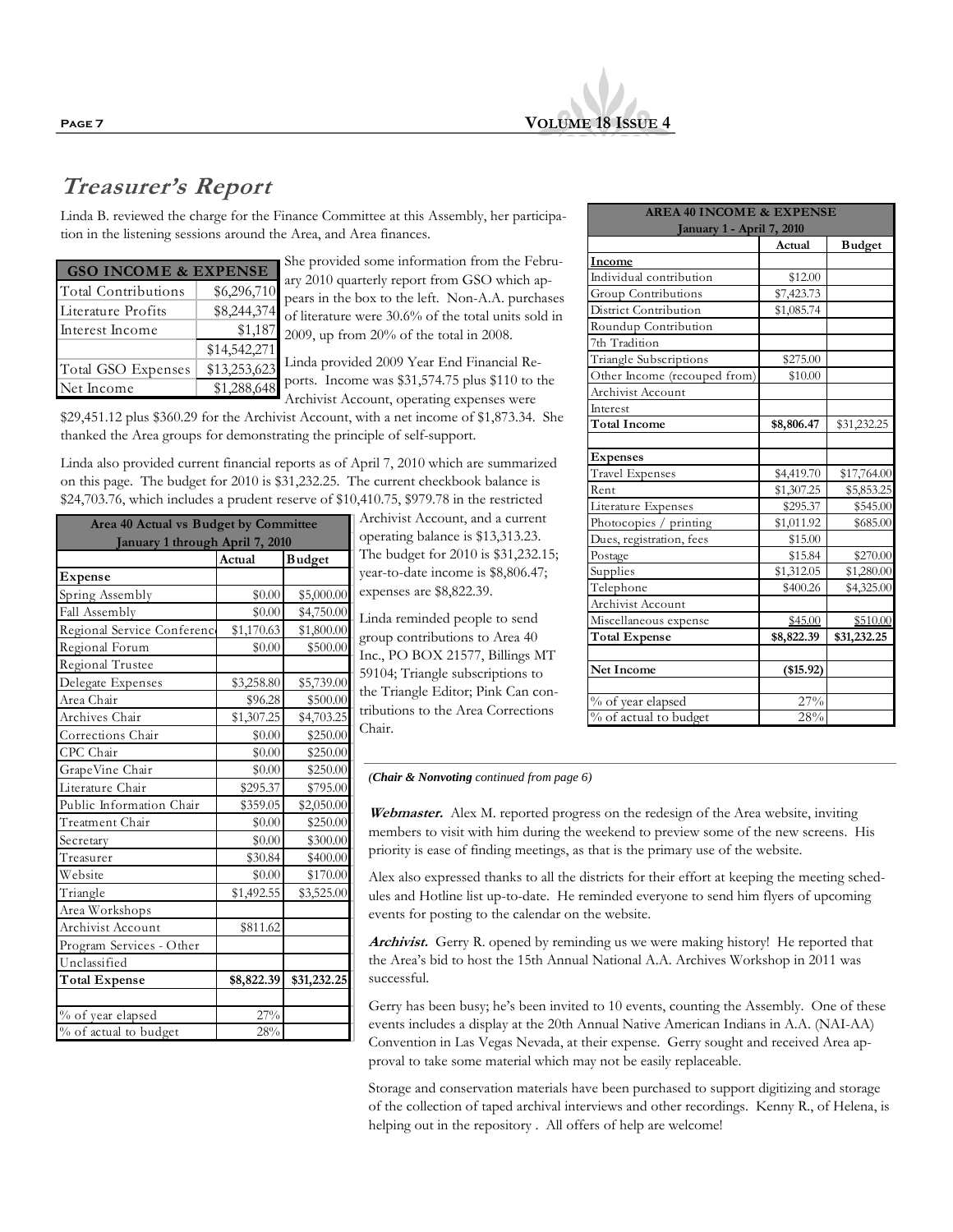

### **Delegate Report Highlights**

Carole B. began her report by admitting it was the most difficult report she has had to write, knowing that A.A. is saving her life by having her serve. She talked about her sister's tragic death in February, killed by a drunk driver. The question often asked is, "what can I do?". She acknowledged that A.A. has been there, but answered: continue to serve A.A.; reach out to newcomers, those about to leave, and the professional community. And, she expressed gratitude.

Carole attended the Roundup in Bozeman, listening sessions, Pre-Assemblies, the General Service Board Weekend in Rye, New York, and the WCRAASC in Dubuque. She attended the Board weekend as the chair of the Conference Committee on

Public Information and is convinced that we are in very capable hands with the Board.

Because of a question asked at the Elmo Pre-Assembly, Carole asked some thought-provoking questions of the Assembly. How does singling out an ethnic group fit with the First Tradition? Do terms such as 'sponsorship line' affect unity? Am I making every effort to assure when anyone, anywhere reaches out for help that the hand of A.A.. is there?

Carole submitted 13 names to chair or speak at meetings at the International Convention; 9 were invited to participate and Carole will participate in the West Central Region meeting.

The Conference workshop topic is inventory. It may be time for

Area 40 to take its inventory, to look at the number of Assemblies, their location and how we use our Delegate and Area Committee Chairs. What more can we do to help the still suffering alcoholic?

Elections are in the fall. Anyone interested in serving, should talk to the person currently holding the position, pray, put your name forward, and see what happens!

Young people were invited to gather for dinner.

*Questions & Answers*

*Q:* What is the Young People's dinner meeting about?

*A:* To prepare for discussion at the General Service Conference PI committee about young peo-

details are in the calendar in this

ple and electronic media, anonymity and social networking sites, how to reach young people.

*Q:* How do you promote unity?

*A:* I need to be right here with you all, not thinking my group is the best in town, going to other meetings, treat people like I would like to be treated, the Golden Rule, get people to come along.

*Q:* How can newer members be of service when discouraged or disrespected by longer-time members?

*A:* Show up, talk with the members, find out what their concerns are, let people know you are serious about serving.

### **Area Chair Report Highlights**

Terry S. asked everyone serving to encourage replacements for our service positions. He suggested inviting them to attend the Fall Assembly September 18-19. NOW is the time!

Terry has visited half of the districts for workshops, luncheons, listening sessions, panels, inventories, business meetings and Pre-Assemblies. He requested that DCM's of the remaining districts let him know when he could visit.

Terry covered all of the upcoming Area and Regional service events for the next year. The

newsletter and the calendar on the Area website *aa-montana.org*. Area Committee conference

calls continue to be an effective way to communicate among the committee avoiding travel expenses.

The agenda for the Assembly includes 58 General Service Conference items and 9 Area agenda items. Terry encouraged participation in committee meetings, workshops and breakouts; asking questions or stating concerns and ideas.

## **Other Report Highlights**

#### **2009 Fall Roundup Report.**

The District 72 Roundup Committee received very favorable feedback on the Roundup. There were over 400 registrations. Unfortunately, some people were turned away because of meeting room capacity. Approximately \$4,000 left after the bills were paid and the seed money passed to the Billings Roundup. The balance and the decision about

what to do with it was given to the District .

**2010 Spring Roundup Report.** Billings is ready for the May 14- 16 Roundup which will be held at the Crowne Plaza Hotel. There is a great line up of A.A. and Al-Anon speakers.

#### **2010 Fall Roundup Report.**

District 71 will host the 2010 Fall Roundup in Butte at the Copper

King Hotel and Convention Center. The Theme is "Gratitude is an Action Word". There will be great speakers from Butte and around the country and entertainment both Friday and Saturday evenings. There are special room rates for reservations made before July 1.

**2011 National A.A. Archive Workshop Status Report.**  Gerry R. will travel to the 2010 National Archives Workshop in Macon, Georgia to accept the seed money and banner for the event, encourage participation, and gather information useful for hosting this event September 22-25 in Helena at the Gateway Convention Center . The committee starts meeting June 1.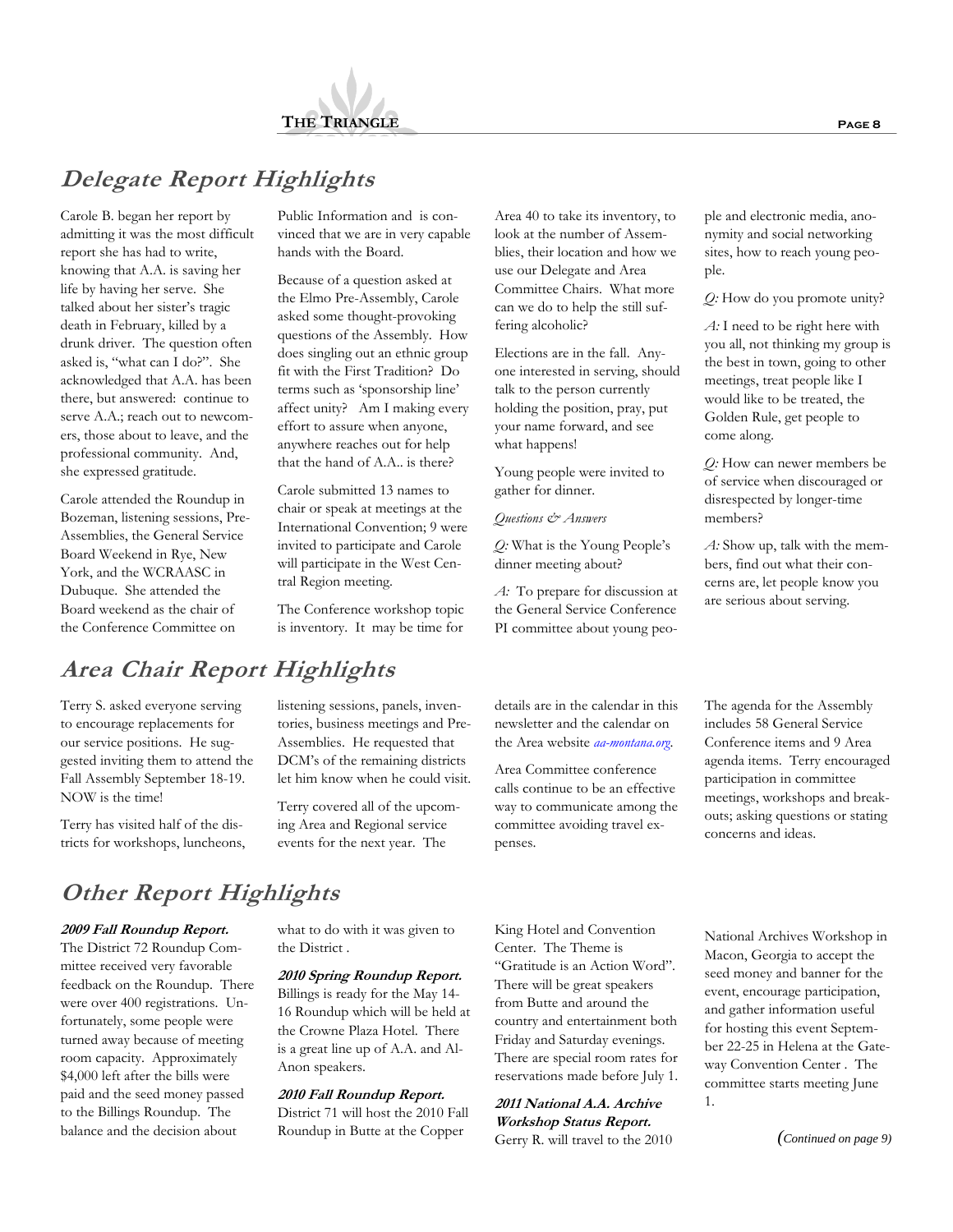**2011 Local Forum.** Mary S. reported that the request for the local forum was submitted to the General Service Office and a response is expected by the end of July. If approved, the local forum will be held July 9-10, 2011 at the Heritage Inn in Great Falls and the Range Rider Museum in Miles City. *(Other Reports cont'd from page 8)* 

**2010 WCRAASC.** Jennifer W., DCM District 72, and Eric D.,

DCM District 93, teamed up to report on the WCRAASC. Eric concluded that the finance issue has been discussed and discussed. One could bring it up as a topic of a meeting and if you get out alive, you win! He emphasized the importance of keeping group information in directories, meeting schedules and websites up to date so newcomers and visitors can find us.

Jennifer commented on the inventory process and that a good facili-



tator is important for a constructive experience. She also was impressed by a suggestion that the Grapevine be published in a "flip" format, like many owners manuals, with one side English, the other Spanish.

**Flathead Valley Intergroup.** 

Alida W., Treasurer, reported that the Intergroup represents groups throughout District 91, meeting monthly. It publishes a monthly newsletter, provides an answering service and meeting schedules,

and maintains a web site.

The entertainment committee organized a speaker meeting and potluck or other special event for every month during the winter. Food generates attendance.

There are a lot of people in the Flathead Valley who have traded their booze and drugs for food and sobriety and they absolutely insist on having fun!

**Hotline Status Report Highlights** 

Tim M., the PI Chair, reported that the biggest concern in the Districts, not having the Hotline number published in many of the phone books around the Area, has been addressed. Area 40 has signed contracts for the Dex yellow pages in Billings, Bozeman, Butte, Miles City, Glasgow, Great Falls, Helena, Lewistown, and Missoula. Area 40 has also signed contracts for listings in 9 Co-op directories. See the Assembly minutes for the directories, cities covered, and publication dates.

There are 508 contacts in the Hotline database with all districts represented except 21, 23, and 42. Since the online meeting information is used to respond to calls requesting meeting information, it is very important that this information is current and most of the districts have made updates within the year.

Since the Fall Assembly, Answer-Net has received 354 calls for 2228 minutes and made 33 patch calls (a successful connection to a member of A.A.). The total cost was \$464.50 of which \$134.50

was districts' costs and \$330 Area costs. Some districts continue to be concerned that the total call number seems low. AnswerNet does not charge for the meeting information only calls.

This service is as good as we make it. AnswerNet recently had a call that took 15 tries to find an alcoholic who could take a call from another alcoholic. Please be sure your information in the contact database is correct and be available when you say you will be. Also, please

notify any organizations in your districts about the 1-888-607- 2000 number so their contact information can be current.

Thanks to everyone who has volunteered their time and talent, especially Alex, our webmaster, to create and update the online meeting and contact information. And thanks to the people on the list for taking the calls when someone needs our help. Please keep up this very worthwhile effort!

### **Past Delegate Sharing**

Scott W., Past Delegate Panel 55, recalled his first Assembly in 1991, sitting on the non-smoking side (OOPS!) and running to his room to watch sports.

Scott talked about the Concepts, having a set of parameters to work with, to help us communicate. The 4th Concept, the Right of Participation, the key to harmony. Harmony in music is all the notes working together, not everyone singing the same note.

He traced his way to Delegate: GSR, District CPC Chair, Area Chair, and the life changing event in 2005 of being selected Delegate. He reminded us that the Area Officers and Committee Chairs are at the head table so everyone can find them, not because they are more important than anyone else.

His heart is filled with joy and hope. There is no bad news, as long as we prepare for the next Assembly.

**Mark S.,** Past Delegate Panel 44, has 2 positions for life: Past Delegate and A.A. member. It is a privilege to serve and an expression of gratitude. About putting \$1 in the basket, why not more?

Everything costs more. The Oklahoma Birthday plan suggested \$1 for each year of sobriety for the group, District, Area, and GSO. He's happy to report it's getting expensive!

Mark also talked about danger to A.A.—that it comes from us. A 9th Circuit Judge found us a religion. What are our principles? Why do we do the things we do? Are we doing it for the newcomer? We need to be careful about how we look to the newcomer—do we look like a cult or a religious organization? What can we do to make A.A. more

attractive to the newcomer?

Mark also talked about plans: his plans and God's plans. At every election he was selected for something different than what he expected. Today he doesn't know what God's plan is, but he is interested to see.

Mark was bored at his first assembly; at the next assembly he started to study the process. The more he learned, the more he enjoyed it. We are unique and our process is careful. Enjoy it and love it as much as he does and Robbie did!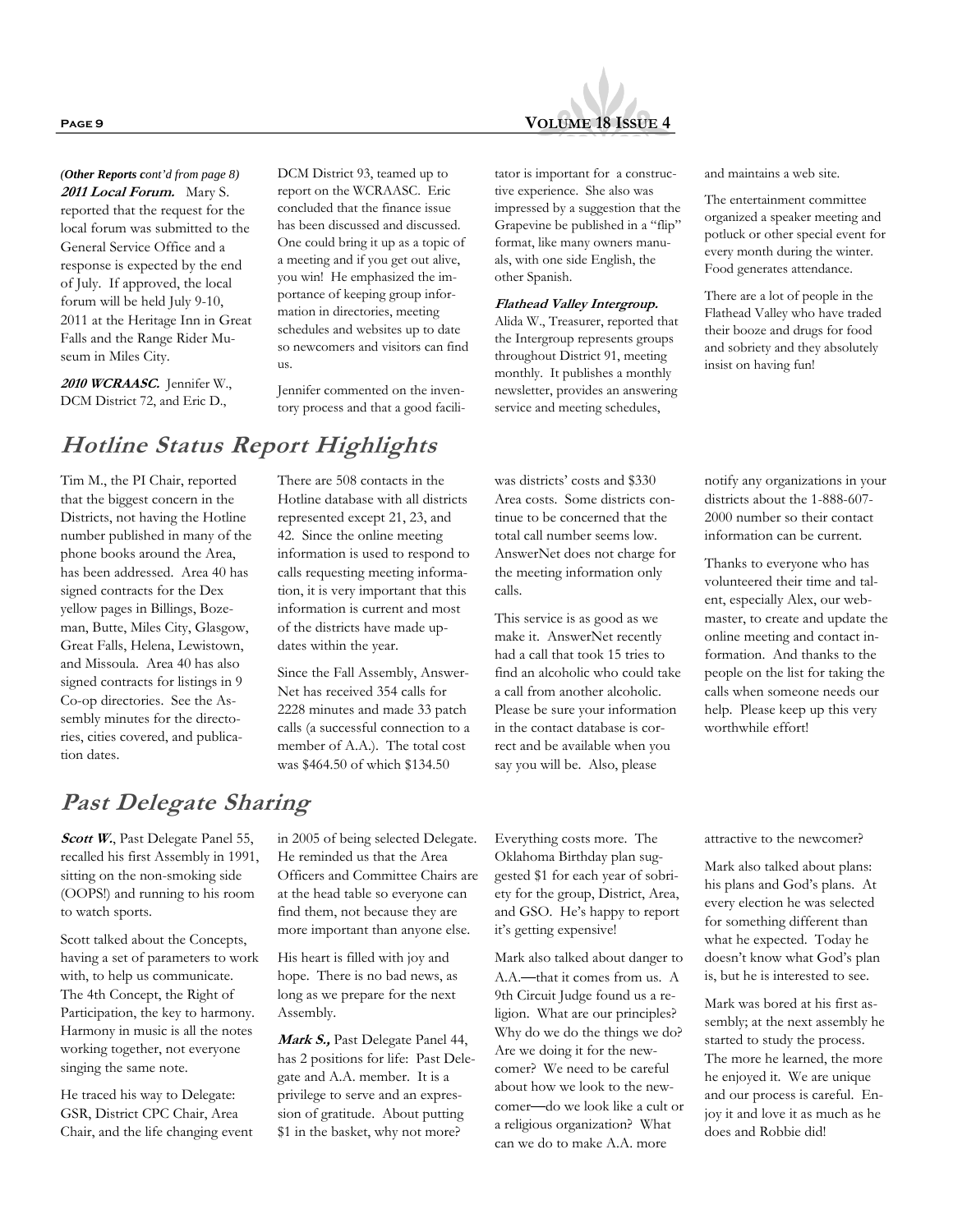





There is still time to pre-register for the Convention! The deadline is May 14. On-site registration will also be available 8am - 8pm Wednesday and Thursday June 30 and July 1, 8 am - 6pm Friday July 2, and 8am - 4pm Saturday July 3 at the Convention Center in San Antonio.

Thousands of volunteers will be on hand to greet us at airports, bus stations, train stations, hotels and motels, and the Riverwalk.

Some of our Area 40 friends will be speaking, check out the Advance Program on *aa.org*. You can also sign up for to volunteer, although opportunities are filling up fast!

If you can't be there, a limited broadcast of the Opening Flag Ceremony will be available. Check with our Delegate for the details.

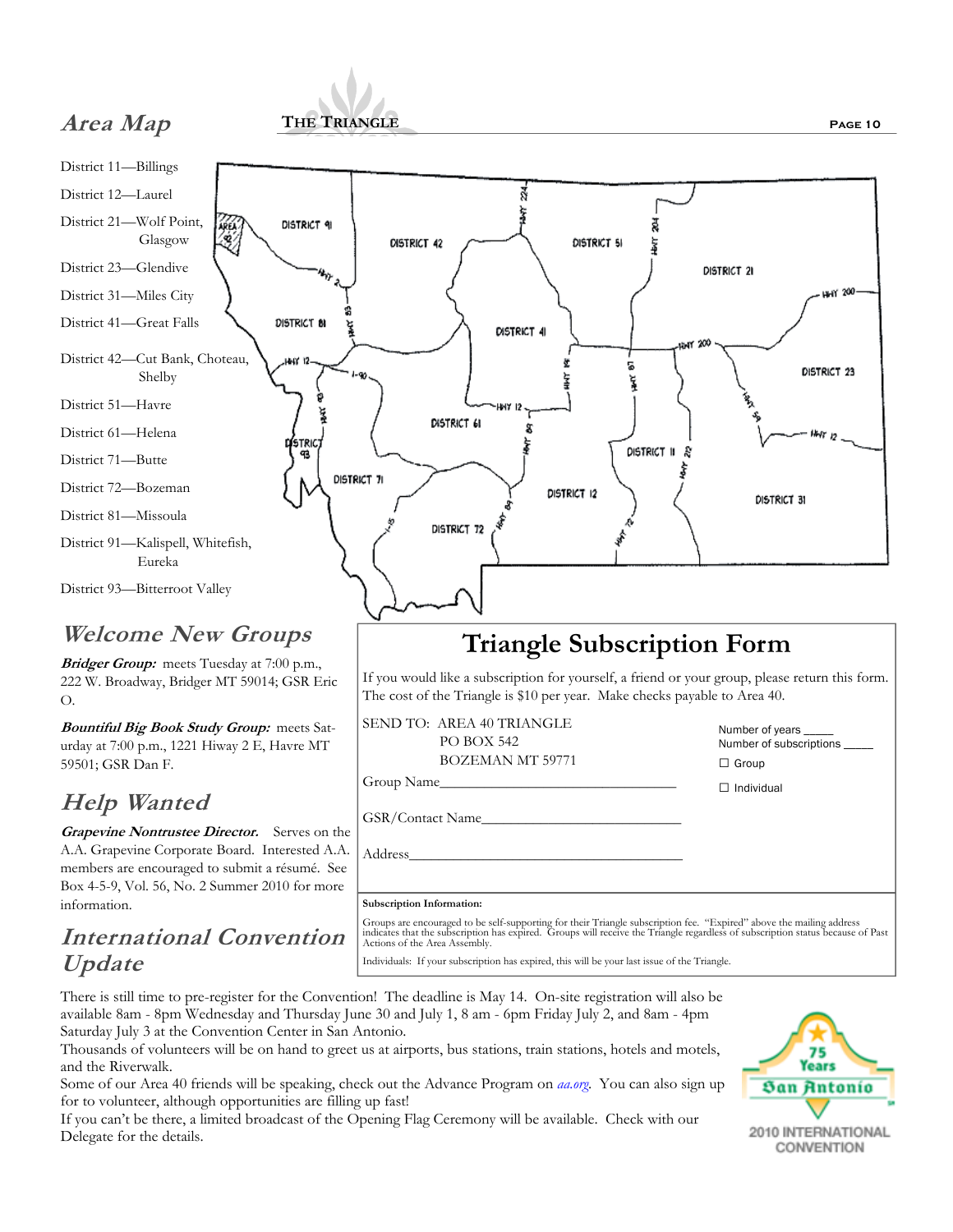

## **Area Officers, Committee Chairs, and DCM's 2009-10**

| <b>POSITION</b>   | <b>NAME</b> | <b>EMAIL</b>               | <b>COMMITTEE</b>                         |
|-------------------|-------------|----------------------------|------------------------------------------|
| Delegate          | Carole B.   | delegate@aa-montana.org    |                                          |
| AreaCh/Alt D      | Terry S.    | chair@aa-montana.org       |                                          |
| Secretary         | April A.    | secretary@aa-montana.org   |                                          |
| Treasurer         | Linda B.    | treasurer@aa-montana.org   | Del, Alt,<br>DCM 72, DR 11               |
| Archives          | Tim H.      | archives@aa-montana.org    | DCMs-11, 71<br>DRs-23, 91                |
| <b>CPC</b>        | Virginia R. | cpc@aa-montana.org         | DCMs-21, 51<br>DRs-42, 81                |
| Corrections       | Mary S.     | corrections@aa-montana.org | DCMs-41,42                               |
| Grapevine         | Richard K.  | grapevine@aa-montana.org   | DCMs-81, 91<br>DRs-61, 71                |
| Literature        | Lori F.     | literature@aa-montana.org  | DCMs-12, 31<br>DRs-91, 93                |
| Public Info.      | Tim M.      | pi@aa-montana.org          | DCMs-23, 93<br>DRs-12, 51                |
| Treatment         | Paula H.    | treatment@aa-montana.org   | <b>DCM-61</b><br>DRs-21, 41, 71          |
| Triangle Ed.      | Sharon S.   | triangle@aa-montana.org    |                                          |
| $DCM$ 11          | Colby D.    | dcm11@aa-montana.org       | Archives<br><b>DR Finance</b>            |
| <b>DCM 12</b>     | Nick D.     | dcm12@aa-montana.org       | Literature<br>DR Public Info.            |
| <b>DCM 21</b>     | Laura S.    | dcm21@aa-montana.org       | CPC<br>DR Treatment                      |
| DCM <sub>23</sub> | Mike M.     | dcm23@aa-montana.org       | Public Info.<br><b>DR Archives</b>       |
| $DCM$ 31          | Jim G.      | dcm31@aa-montana.org       | Literature<br><b>DR Corrections</b>      |
| <b>DCM 41</b>     | Lee T.      | dcm41@aa-montana.org       | Corrections<br><b>DR Treatment</b>       |
| <b>DCM 42</b>     | Gerry L.    | dcm42@aa-montana.org       | Corrections<br>DR CPC                    |
| <b>DCM 51</b>     | BilliJo D.  | dcm51@aa-montana.org       | CPC<br>DR Public Info.                   |
| <b>DCM 61</b>     | Tom D.      | dcm61@aa-montana.org       | Treatment<br>DR Grapevine                |
| <b>DCM 71</b>     | Kevin M.    | dcm71@aa-montana.org       | Archives<br>DR Grapevine                 |
| <b>DCM 72</b>     | Jennifer W. | dcm72@aa-montana.org       | Finance<br><b>DR Corrections</b>         |
| <b>DCM 81</b>     | Dan K.      | dcm81@aa-montana.org       | Grapevine<br>DR CPC                      |
| <b>DCM 91</b>     | Libbie L.   | dcm91@aa-montana.org       | Grapevine, DR Archives,<br>DR Literature |
| <b>DCM 93</b>     | Eric D.     | dcm93@aa-montana.org       | Public Info.<br><b>DR Literature</b>     |
| Advisor           | Andrew W.   | advisor@aa-montana.org     |                                          |
| Archivist         | Gerry R.    | archivist@aa-montana.org   |                                          |
| Webmaster         | Alex M.     | webmaster@aa-montana.org   |                                          |